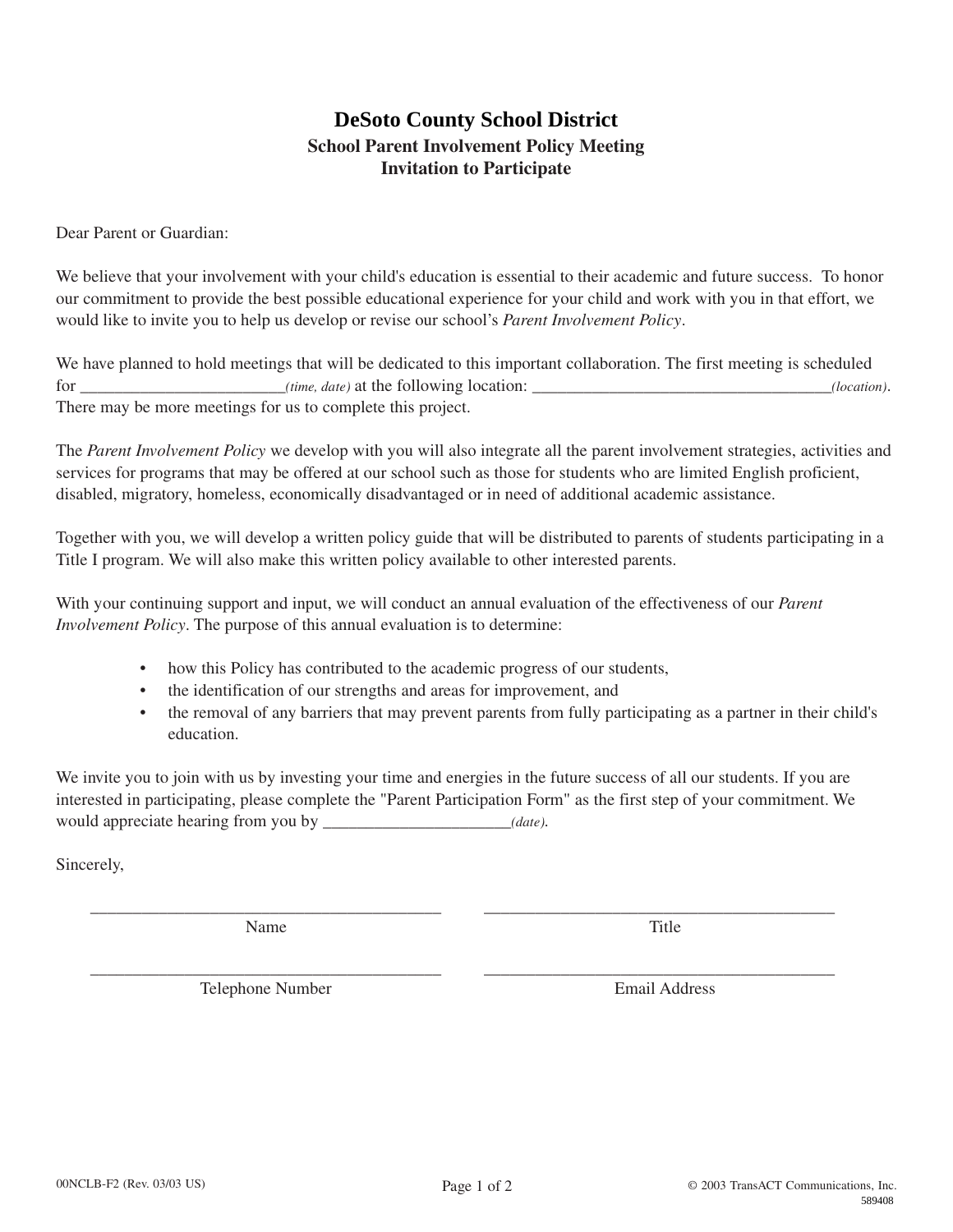# **Parent Participation Form School Parent Involvement Policy Meeting**

|                           |                                                           |                                           | <b>DeSoto County School District</b><br><b>Parent Participation Form</b><br><b>School Parent Involvement Policy Meeting</b>                                                      |                                                                                                                                                                                                                                                                                                                            |
|---------------------------|-----------------------------------------------------------|-------------------------------------------|----------------------------------------------------------------------------------------------------------------------------------------------------------------------------------|----------------------------------------------------------------------------------------------------------------------------------------------------------------------------------------------------------------------------------------------------------------------------------------------------------------------------|
|                           | Meeting Location:                                         |                                           |                                                                                                                                                                                  |                                                                                                                                                                                                                                                                                                                            |
|                           |                                                           |                                           | The school ____can ____cannot provide child care for this meeting.<br>The school ____can ____cannot provide transportation for this meeting.                                     |                                                                                                                                                                                                                                                                                                                            |
|                           |                                                           |                                           | Please return this completed form to your child's teacher by this date<br>Parent/Guardian: Please complete the section below and return the entire form to your child's teacher. | $(date)$ .                                                                                                                                                                                                                                                                                                                 |
|                           |                                                           |                                           |                                                                                                                                                                                  |                                                                                                                                                                                                                                                                                                                            |
|                           |                                                           |                                           |                                                                                                                                                                                  |                                                                                                                                                                                                                                                                                                                            |
|                           | I can attend the meeting.<br>I cannot attend the meeting. |                                           | My interest in participating in the School Parent Involvement Policy Meeting is:<br>(see above if school can/cannot provide child care), I am requesting child care assistance.  | I can attend the meeting, but I have transportation difficulties. If the school can provide transportation<br>(see above if school can/cannot provide transportation), I am requesting tranportation assistance.<br>I can attend the meeting, but I have child care responsibilities. If the school can provide child care |
|                           |                                                           | Please provide the following information: |                                                                                                                                                                                  |                                                                                                                                                                                                                                                                                                                            |
|                           |                                                           |                                           | Thank you for your interest and commitment to ensure your child's academic success.                                                                                              |                                                                                                                                                                                                                                                                                                                            |
|                           |                                                           |                                           | <b>OFFICE USE ONLY</b>                                                                                                                                                           |                                                                                                                                                                                                                                                                                                                            |
| Student ID#               | Date Distributed                                          | Date Received                             |                                                                                                                                                                                  |                                                                                                                                                                                                                                                                                                                            |
| 00NCLB-F2 (Rev. 03/03 US) |                                                           |                                           | Page 2 of 2                                                                                                                                                                      | © 2003 TransACT Communications, Inc.<br>589408                                                                                                                                                                                                                                                                             |

| <b>OFFICE USE ONLY</b>    |                  |               |             |                                                 |  |
|---------------------------|------------------|---------------|-------------|-------------------------------------------------|--|
| Student ID $#$            | Date Distributed | Date Received |             |                                                 |  |
| 00NCLB-F2 (Rev. 03/03 US) |                  |               | Page 2 of 2 | © 2003 TransACT Communications, Inc.<br>------- |  |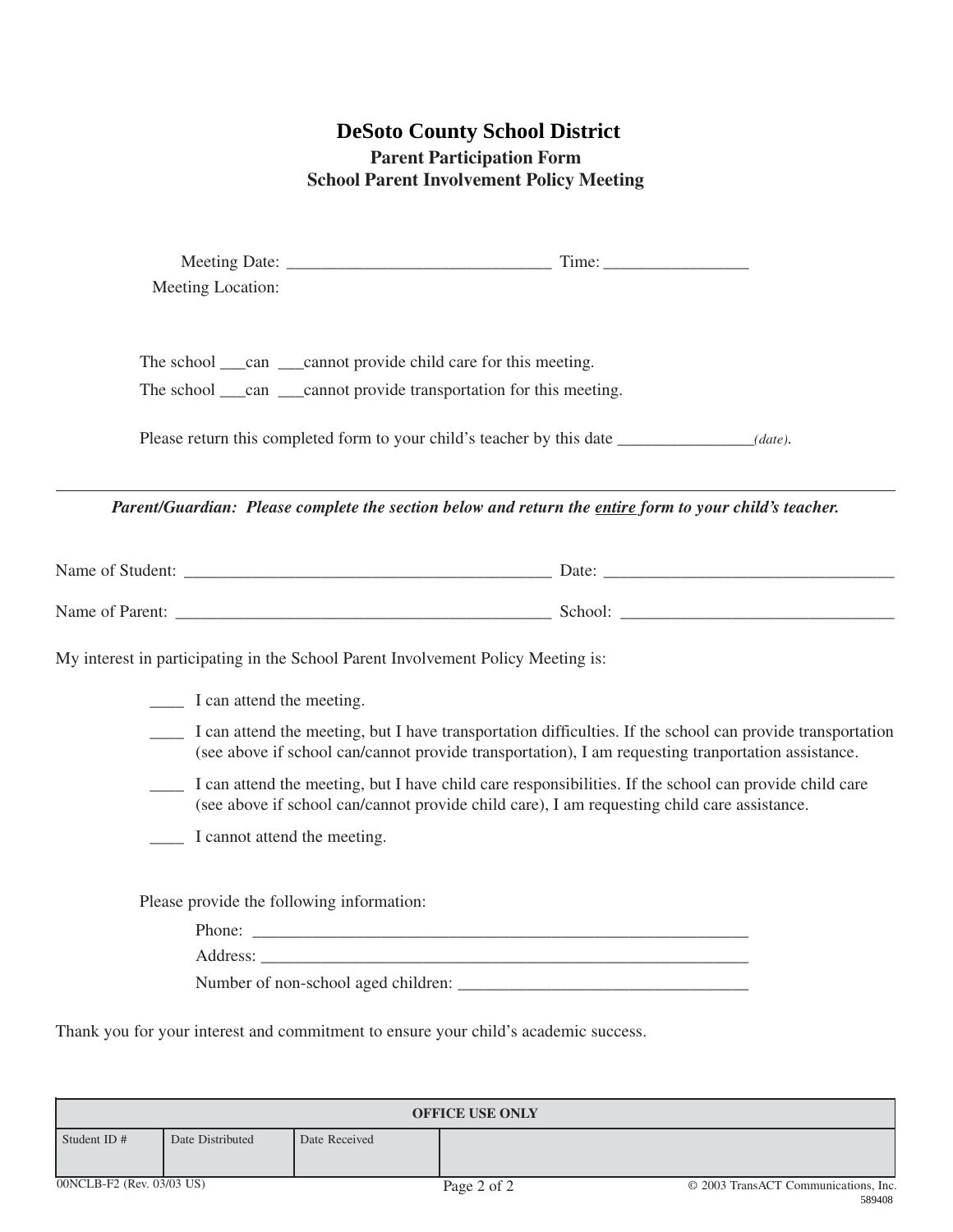# اجتماع سياسة المدرسة لتشريك الأولياء

استدعاء للمشاركة

إلى حضرة الولي أو الوصي:

نحن نؤمن أن مشاركتك في تربية طفلك هي عنصر مهم في نجاحه المستقبلي. وحتى نفي بوعدنا بتقديم أفضل تجربة بوتر ية ممكنة لطفلك وحتى نحصل على مساعدتك لإنجاز ذلك الهدف، نود استدعائك لمشاركتنا في وضع وتطوير أو مراجعة برنامج سياسة تشريك الأولياء «*Policy Involvement Parent* «التي وضعتها إدارة التعليم.

لقد قررنا تنظيم اجتماعات سننظر خلالها في هذا النوع من التعاون المهم. وتم تحديد الاجتماع الأول بتاريخ \_\_\_\_\_\_\_\_\_\_\_\_\_\_\_\_\_\_\_\_\_\_\_\_\_ *(date ,time (*بالموقع التالي: \_\_\_\_\_\_\_\_\_\_\_\_\_\_\_\_\_\_\_\_\_\_\_\_\_\_\_\_\_\_\_\_\_\_ *(location(*. قد نضطر إلى اللقاء أكثر من مرة في المستقبل حتى ننجز هذا المشروع.

ستمكن *سياسة* تشريك الأولياء التي سنطورها بمعونتكم من دمج جميع استراتيجيات تشريك الأولياء والنشاطات والخدمات بالنسبة للبرامج التي قد توفرها مدارسنا مثل تلك البرامج التي تستهدف الطلبة ذوي معرفة محدو ّ دة للغة الإنجليزية والطلبة المعاقين و ُّ الطلبة الرحل والمشردين بدون مسكن قار وذوي الدخل المحدود والذين في حاجة إلى مساعدة أكاديمية إضافية. المتعاونة التي تتناول المتحدة التي تتناول المتحدة التي تتناول المتحدة التي تتناول المتحدة التي تتناول المتحدة ا<br>المتحدة التي تتناول المتحدة التي تتناول المتحدة التي تتناول المتحدة التي تتناول المتحدة التي تتناول المتحدة ا

وبمعيَّتكم سنطور دليل سياسة كتابي سنوزعه على أولياء الطلبة المشاركين في برنامج Title I. وسنجعل هذه السياسة المكتوبة متوفرة لجميع الأولياء المهتمين بذلك في نفس المنطقة التي تشرف عليها إدارة التعليم.

وبفضل دعمكم المتواصل وملاحظاتكم القيمة، سنقوم بتقييم سنوي نقيس من خلاله نجاعة سياسة تشريك الأولياء التي وضعناها. والهدف من وراء هذا التقييم السنوي هو تحديد:

- مدى مساهمة هذه السياسة في تحسين نتائج طلبتنا الأكاديمية،
	- نقاط القوة والنقاط الأخرى القابلة للتحسين،
- إزالة جميع العراقيل التي قد تمنع الأولياء من المشاركة في تربية أطفالهم.

ونحن نشجعكم على الالتحاق بنا وتسخير وقتكم وطاقتكم والاستثمار في نجاح جميع طلبتنا في المستقبل. إن كنت مهتما بالمشاركة في هذا البرنامج، نرجوك ملأ استمارة مشاركة الولي «Form Participation Parent «كخطوة أولى لإلتزامك. وسنكون سعداء باستلام رّد منك في تاريخ *(date(*.

\_\_\_\_\_\_\_\_\_\_\_\_\_\_\_\_\_\_\_\_\_\_\_\_\_\_\_\_\_\_\_\_\_\_\_\_\_\_\_\_\_ \_\_\_\_\_\_\_\_\_\_\_\_\_\_\_\_\_\_\_\_\_\_\_\_\_\_\_\_\_\_\_\_\_\_\_\_\_\_\_\_\_

والسلام،

الاسم الوظيفة

\_\_\_\_\_\_\_\_\_\_\_\_\_\_\_\_\_\_\_\_\_\_\_\_\_\_\_\_\_\_\_\_\_\_\_\_\_\_\_\_\_ \_\_\_\_\_\_\_\_\_\_\_\_\_\_\_\_\_\_\_\_\_\_\_\_\_\_\_\_\_\_\_\_\_\_\_\_\_\_\_\_\_ رقم الهاتف عنوان البريد الإلكتروني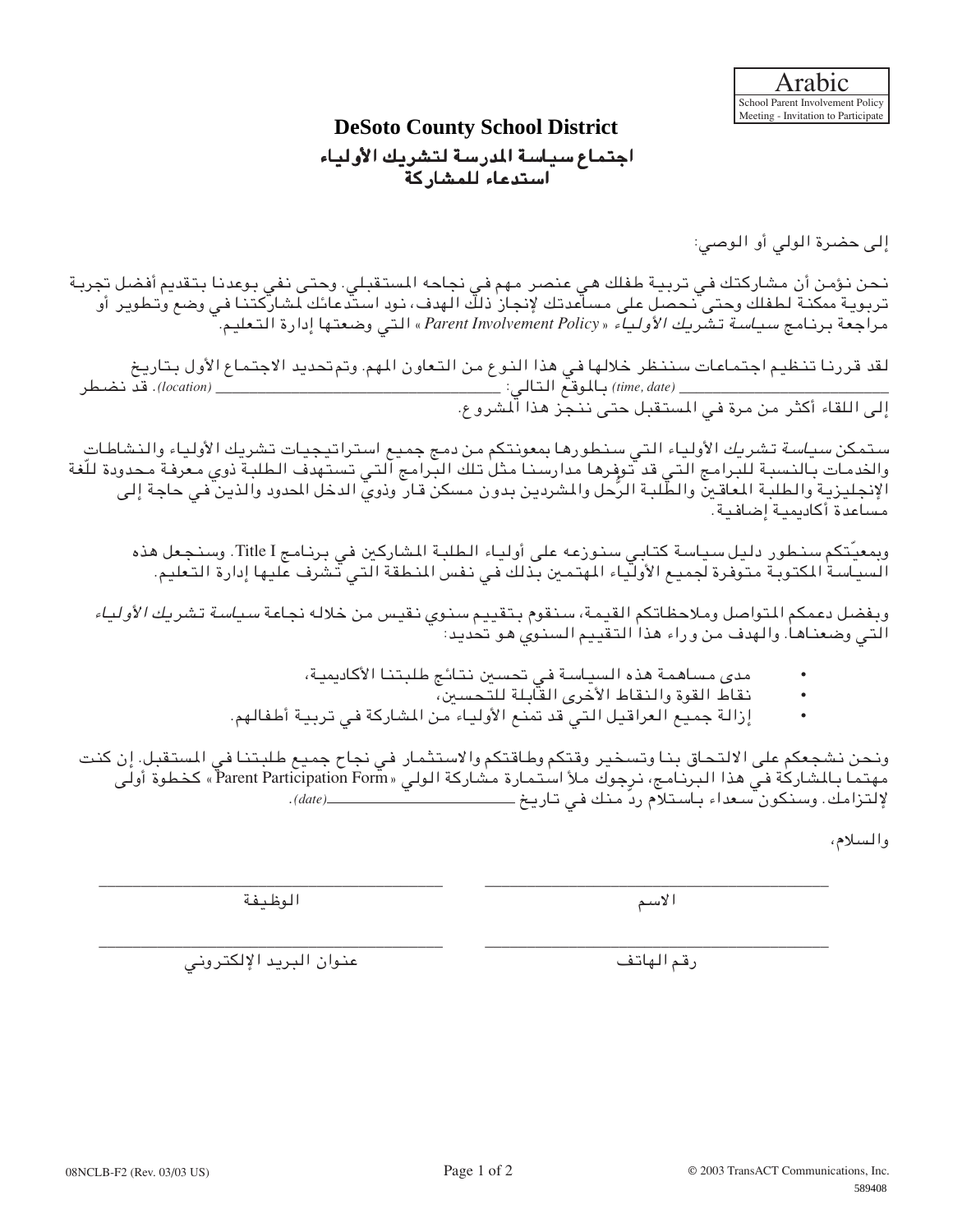| الرجاء الإجابة<br>باللغة الإنكليزية |               | Arabic<br>Parent Participation Form - School                                                                                                                                                                                                                                                                                                                                |
|-------------------------------------|---------------|-----------------------------------------------------------------------------------------------------------------------------------------------------------------------------------------------------------------------------------------------------------------------------------------------------------------------------------------------------------------------------|
|                                     |               | Parent Involvement Policy Meeting<br><b>DeSoto County School District</b>                                                                                                                                                                                                                                                                                                   |
|                                     |               | استمارة مشاركة الولى                                                                                                                                                                                                                                                                                                                                                        |
|                                     |               | اجتماع سياسة المدرسة لتشريك الأولياء                                                                                                                                                                                                                                                                                                                                        |
|                                     |               | تاريخ الاجتماع: _                                                                                                                                                                                                                                                                                                                                                           |
|                                     |               | مكان الاجتماع:                                                                                                                                                                                                                                                                                                                                                              |
|                                     |               | إدارة التعليم قدـــــتوفر ـــــلا توفر خدمة رعاية للطفل خلال هذا اللقاء.                                                                                                                                                                                                                                                                                                    |
|                                     |               | إدارة التعليم قد __توفر ___لا توفر خدمة النقل خلال هذا اللقاء.                                                                                                                                                                                                                                                                                                              |
| . (date)                            |               | الرجاء إرجاع هذه الاستمارة بعد ملأها إلى أستاذ طفلك قبل هذا التاريخ ______                                                                                                                                                                                                                                                                                                  |
|                                     |               | <i>الولي/ الوصي: الرجاء ملأ القسم أدنـاه وإرجاع <u>كامل</u> الاستمارة إلى المدرسة.</i>                                                                                                                                                                                                                                                                                      |
|                                     | ۔التاریخ≔     | اسم الطالب:_                                                                                                                                                                                                                                                                                                                                                                |
|                                     | ــالمدرسية:_  |                                                                                                                                                                                                                                                                                                                                                                             |
|                                     |               | أنا مهتم بالمشاركة في اجتماع سياسة المدرسة لتشريك الأولياء:                                                                                                                                                                                                                                                                                                                 |
|                                     |               | _____ بإمكانيّ حضور الاجتماع لكن لدى صعوبة في الحصول على النقل. إذا أمكن للمدرسة توفير<br>النقل (أنظر أعلاه لتعرفَ ما إذا كان ذلك متوفَّرا)، أطلب المساعدة للنقل.<br>بـإمكانـي حضـور الاجـتـمـاع لكن لدي مسؤوليـات تـتـعلق بـرعـايـة طـفل. إذا أمكن لـلمدرسـة تـوفـير<br>الرعاية ّللطفل (أنظر أعلّاه لتعرف ما إذا كان ذلك متوفرا)، أطلب المساعدة للحصول على<br>رعاية الطفل. |
|                                     |               | الرجاء أن توفر المعلومات التالية:                                                                                                                                                                                                                                                                                                                                           |
|                                     |               |                                                                                                                                                                                                                                                                                                                                                                             |
|                                     |               | العنوان:_<br>عدد الأطفال الذين لم يلتحقوا بالمدرسة بعد:_                                                                                                                                                                                                                                                                                                                    |
|                                     |               | نشكركم على اهتمامكم والتزامكم لضمان نجاح طفلكم في حياته المدرسية.                                                                                                                                                                                                                                                                                                           |
|                                     |               |                                                                                                                                                                                                                                                                                                                                                                             |
|                                     |               | <b>OFFICE USE ONLY</b>                                                                                                                                                                                                                                                                                                                                                      |
| Student ID#<br>Date Distributed     | Date Received |                                                                                                                                                                                                                                                                                                                                                                             |
| 08NCLB-F2 (Rev. 03/03 US)           |               | Page 2 of 2<br>© 2003 TransACT Communications, Inc.<br>589408                                                                                                                                                                                                                                                                                                               |

| <b>OFFICE USE ONLY</b>    |                  |               |             |                                      |  |
|---------------------------|------------------|---------------|-------------|--------------------------------------|--|
| Student ID#               | Date Distributed | Date Received |             |                                      |  |
| 08NCLB-F2 (Rev. 03/03 US) |                  |               | Page 2 of 2 | © 2003 TransACT Communications, Inc. |  |
|                           |                  |               |             | 500100                               |  |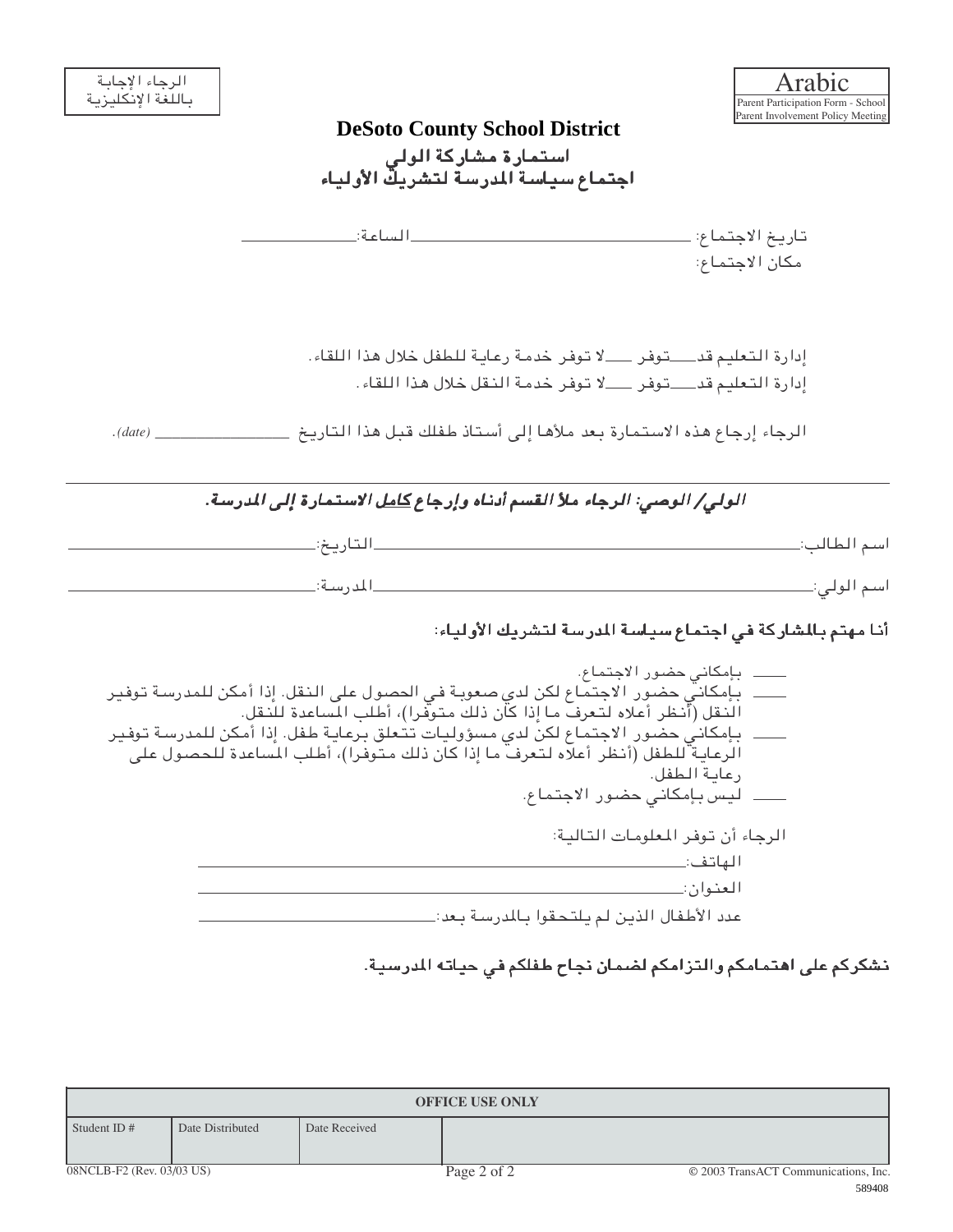### 學校家長參與政策會議 邀請函 **DeSoto County School District**

尊敬的學生家長或監護人:

我們相信您參與孩子的教育對其學業和將來的成功極其重要。為了履行我們為您的孩子提供最佳教育的承諾, 並為實現該目標而與您共同努力,玆邀請您幫助我們編製或修訂學校的*「家長參與政策」*。

我們計劃召開會議,專門討論這個重要的合作事宜。第一次會議定於 \_\_\_\_\_\_\_\_\_\_\_\_\_\_\_\_\_\_\_\_\_\_\_\_ *(time, date)* 在以 下地點舉行:\_\_\_\_\_\_\_\_\_\_\_\_\_\_\_\_\_\_\_\_\_\_\_\_\_\_\_\_\_\_\_\_\_\_*(location)*。為完成此項目,可能還要召開多次會議。

我們與您一同編製的「*家長參與政策」*將整合所有的家長參與策略、活動和服務,用於學校可能提供的計畫, 例如為英語能力有限、殘障、移民、無家可歸、貧困或需要額外學業援助的學生提供的計畫。

我們將與您一同編製書面政策指南,並分發給參與 Title I 計畫之學生的家長。對此感興趣的其他家長也可以獲得 此書面政策。

在您的長期支持和關注下,我們將對*「家長參與政策」*進行年度成果評估。此年度評估的目的是確定:

- 此政策如何使學生的學業取得進展,
- 我們的優勢和需要改進之處,以及
- 消除任何可能妨礙家長以合作夥伴身份全力參與其子女教育的障礙。

我們邀請您與我們合作,為學生將來的成功投入時間和精力。如果您有意參與,請填寫「家長參與表」,作為您 承諾的第一步。敬盼您於 \_\_\_\_\_\_\_\_\_\_\_\_\_\_\_\_\_\_\_\_\_\_ *(date)* 之前回覆。

此致

姓名 いっきょう しゅうしょう かいしょう りょうかい 職稱

電話號碼 電郵地址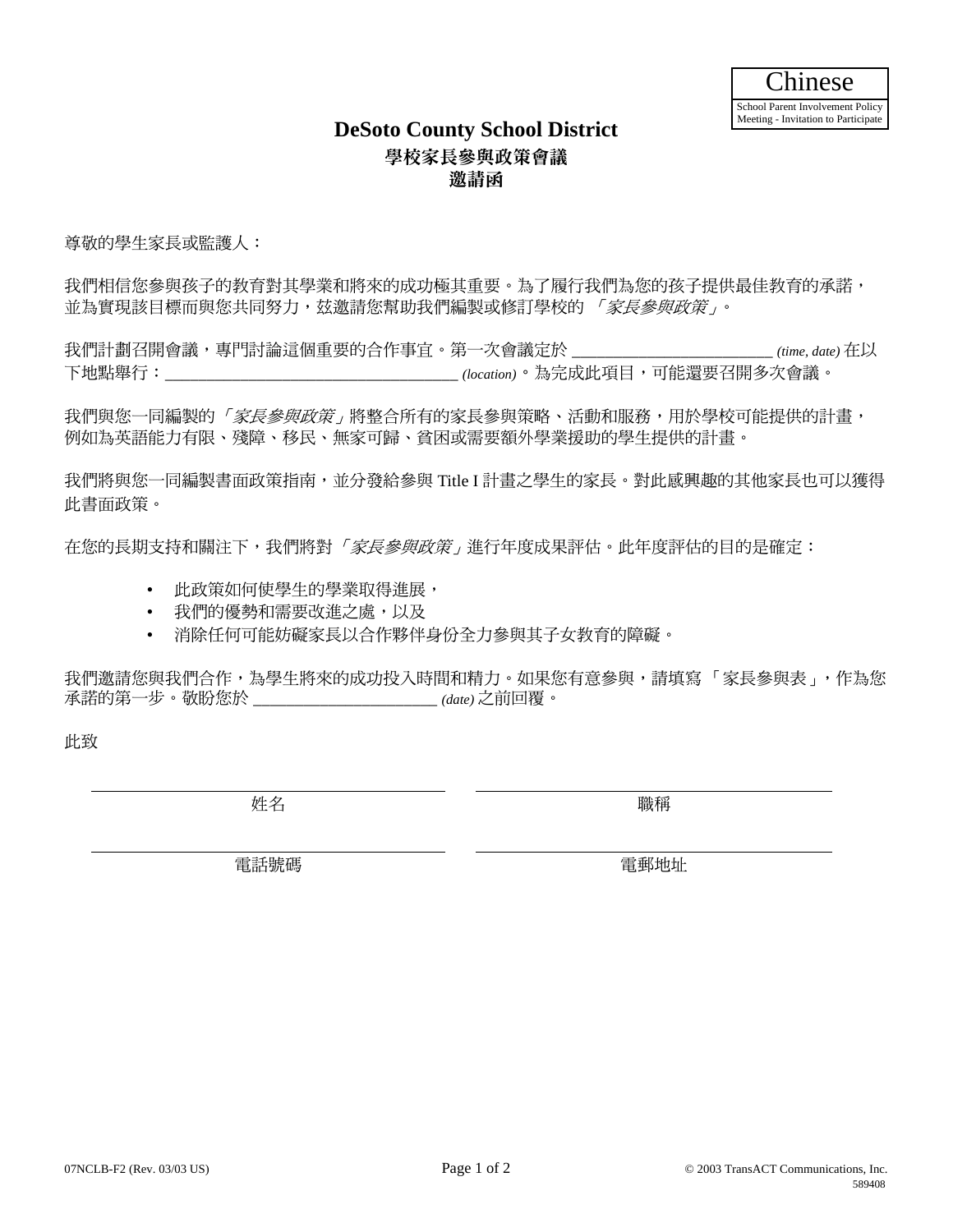| ∸<br>ॼ<br>-<br>൧ൄ<br>_<br>-<br>パマー | ىد<br>н,<br>-<br>- |
|------------------------------------|--------------------|
| 51<br>_<br><b>AVENUE</b><br>-      |                    |

| 學生姓名<br>حديجات<br>- | 日期               |
|---------------------|------------------|
| 家長姓名                | 舆桥<br>一二个个<br>╷┸ |

### 本人參加學校家長參與政策會議的意向如下:

- \_\_\_\_ 我可以參加會議。
- 我能參加會議,但在交通工具方面有困難。若學校能提供往返接送服務( 關於學校是 / 否能 提供往返接送服務,請閱上文),我請求為我提供往返接送幫助。
- 我能參加會議,但在照看孩子方面有困難。若學校能提供托兒服務(關於學校是 / 否能提供 托兒服務,請閱上文),我請求為我提供托兒幫助。
- \_\_\_\_ 我無法參加會議。

| 電話       |  |  |
|----------|--|--|
| 地址       |  |  |
| 學齡前兒童人數: |  |  |

|                           |                      |                                 | <b>DeSoto County School District</b>                                      | r arent involvement roncy meeting              |
|---------------------------|----------------------|---------------------------------|---------------------------------------------------------------------------|------------------------------------------------|
|                           |                      |                                 | 家長參與表                                                                     |                                                |
|                           |                      |                                 | 學校家長參與政策會議                                                                |                                                |
|                           | 會議地點:                |                                 |                                                                           |                                                |
|                           |                      |                                 |                                                                           |                                                |
|                           |                      | 本學校 ___ 可以 ___ 無法為本次會議提供托兒服務。   |                                                                           |                                                |
|                           |                      | 本學校 ___ 可以 ___ 無法為本次會議提供往返接送服務。 |                                                                           |                                                |
|                           |                      |                                 | 請在 (date) 之前將填妥的表格交還給您孩子的教師。                                              |                                                |
|                           |                      |                                 | 家長或監護人:請填寫下面的內容,並將整份表格交給您孩子的教師。                                           |                                                |
|                           |                      |                                 |                                                                           |                                                |
|                           |                      |                                 |                                                                           |                                                |
|                           | 本人參加學校家長參與政策會議的意向如下: |                                 |                                                                           |                                                |
|                           | ____ 我可以參加會議。        |                                 |                                                                           |                                                |
|                           |                      |                                 | 我能參加會議,但在交通工具方面有困難。若學校能提供往返接送服務(關於學校是/否能<br>提供往返接送服務,請閱上文),我請求為我提供往返接送幫助。 |                                                |
|                           |                      |                                 | 我能參加會議,但在照看孩子方面有困難。若學校能提供托兒服務 (關於學校是 / 否能提供<br>托兒服務,請閱上文),我請求為我提供托兒幫助。    |                                                |
|                           | _ 我無法參加會議。           |                                 |                                                                           |                                                |
|                           | 請提供以下信息:             |                                 |                                                                           |                                                |
|                           |                      |                                 |                                                                           |                                                |
|                           |                      |                                 |                                                                           |                                                |
|                           |                      |                                 |                                                                           |                                                |
|                           |                      | 感謝您為孩子的學業成功所付出的關心和努力。           |                                                                           |                                                |
|                           |                      |                                 |                                                                           |                                                |
|                           |                      |                                 | <b>OFFICE USE ONLY</b>                                                    |                                                |
| Student ID#               | Date Distributed     | Date Received                   |                                                                           |                                                |
| 07NCLB-F2 (Rev. 03/03 US) |                      |                                 | Page 2 of 2                                                               | © 2003 TransACT Communications, Inc.<br>589408 |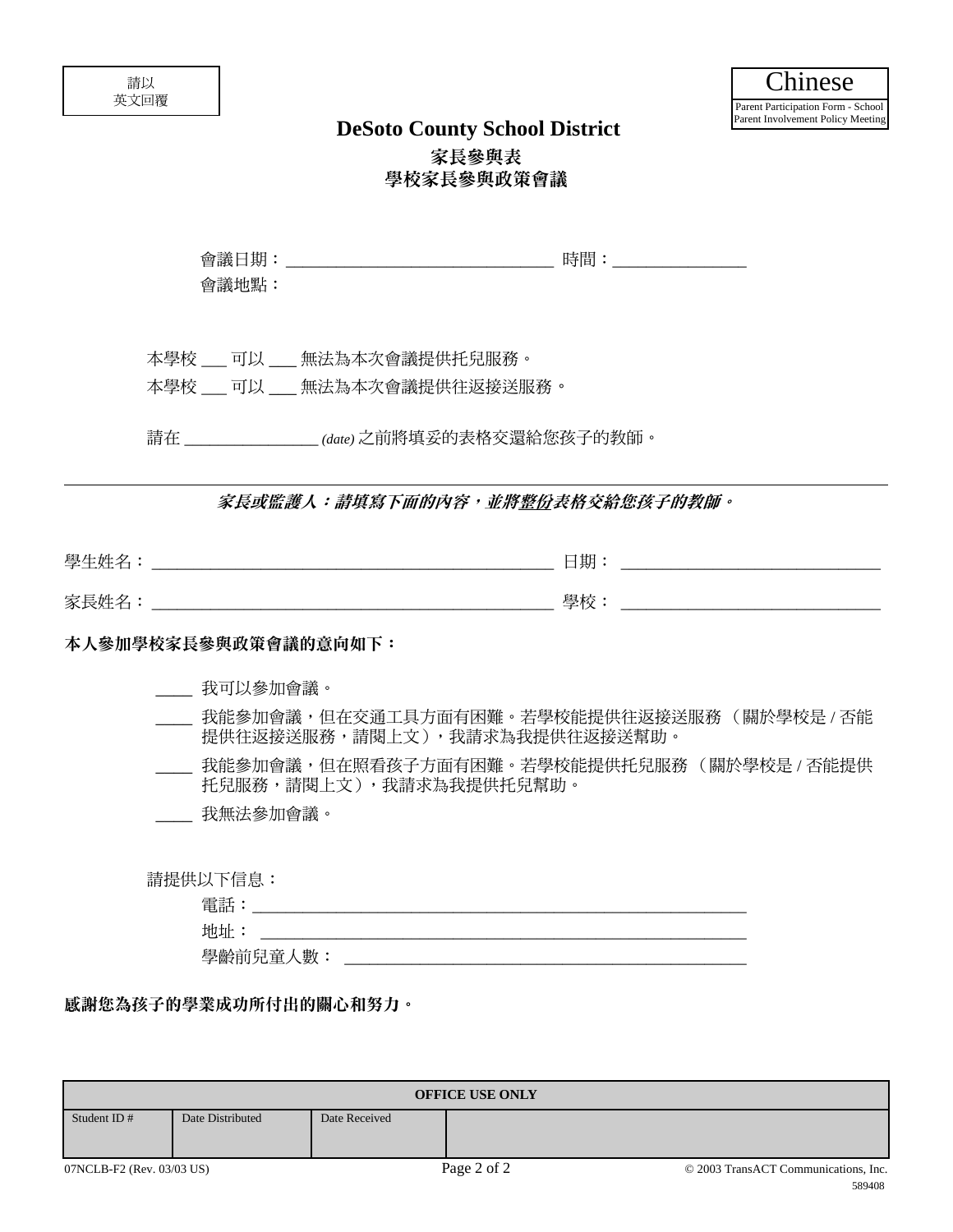### **Niam Txiv Txoj Kev Sib Tham Ua Lub Nroog Txoj Cai DeSoto County School District**

**Ntawv Caw Tuaj Sib Tham**

Nyob Zoo Niam Txiv los Tus Saib:

Peb ntseeg tau hais tias nej txoj kev saib xyuas txog nej tus me nyuam txoj kev kawm ntawv yog ib qhov tseem ceeb heev rau lawv cov kev kawm thiab kev vam meej ntawm lawv lub neej yav tom ntej. Kev yuav qhia tau hais tias peb no tau sib zog muab txoj kev kawm ntawv kom zoo tshaj plaws rau nej tus me nyuam thiab twb ho tau ua hauj lwm ua ke nrog nej lawm, li no mas peb thiaj li thov caw nej tuaj nrog peb sib koom tes nrhiav los rov kho peb lub nroog *Niam Txiv Txoj Kev Sib Tham Ua Lub Nroog Txoj Cai.*

Peb tau npaj hais tias yuav muaj kev sib tham uas yuav muaj rau txoj kev sib pab uas tseem tseem ceeb no. Kev sib tham zaum xub thawj yog tau muab teem rau  $_{(time, date)$  nyob rau lub chaw li nram no: \_\_\_\_\_\_\_\_\_\_\_\_\_\_\_\_\_\_\_\_\_\_\_\_\_\_\_\_\_\_\_\_\_\_*(location)*. Tej npam yuav muaj ntau zaug kev sib tham ntxiv thiaj li yuav ua tiav

txoj hauj lwm no.

*Niam Txiv Txoj Kev Sib Tham Ua Lub Nroog Txoj Cai* uas peb tau ua nrog nej tseem yuav yog ib txoj kev sib sau txhua lub tswv yim ntawm cov niam txiv, kev ua thiab kev sib pab rau cov lwj lwg uas tej npam yuav muaj nyob rau peb cov tsev kawm ntawv xws li cov uas tau muaj rau cov me nyuam kawm ntawv uas txawj lus As Kiv tsis tas, muaj kev tsis taus, neeg tsiv teb chaws, neeg tsis muaj tsev nyob, tsis muaj nyiaj los xav tau kev pab ntxiv rau txoj kev kawm ntawv.

Ua ib ke nrog nej, peb yuav tsim kom tau ib txoj kev cai sau ua txoj kev taug uas yuav muab xa mus rau cov niam txiv ntawm cov me nyuam kawm ntawv uas tau nkag mus rau hauv tus lwj lwg Qib I. Peb kuj yuav muab txoj kev cai uas tau sau tseg no nthuav rau lwm cov niam txiv uas xav paub uas kuj nyob hauv lub nroog no.

Vim muaj nej txoj kev txhawb pab thiab muab tswv yim tsis tseg, peb yuav muaj ib txoj kev soj xyuas ntawm hauv ib xyoos hais txog kev ua tau ntawm *Niam Txiv Txoj Kev Sib Tham Ua Lub Nroog Txoj Cai*. Hom phiaj ntawm txoj kev soj xyuas hauv ib xyoos yog kom ho qhia tau hais tias:

- txoj kev cai no ho pab tau li cas rau peb cov me nyuam txoj kev kawm,
- qhia kom tau txog peb txoj kev khov thiab lwm yam uas yuav tsum muaj kev kho ntxiv, thiab
- tshem txhua yam txoj kev thaiv uas tej npam yuav yog qhov uas ua kom niam txiv ho raus tes tsis tas kom xws li nws ho yog nws tus me nyuam tus phooj ywg ntawm lawv txoj kev kawm ntawv.

Peb caw nej tuaj nrog peb sib koom tes uas yuav yog siv nej lub sij hawm thiab nej lub zog kom muaj txoj kev vam meej rau peb txhua tus me nyuam kawm ntawv. Yog hais tias nej ho xav koom nrog, thov nej pab sau kom tas "Daim Ntawv Niam Txiv Sib Koom" uas yog thawj taws ntawm nej txoj kev pab. Peb zoo siab tias yuav hnov nej teb rov tuaj kom txog rau \_\_\_\_\_\_\_\_\_\_\_\_\_\_\_\_\_\_\_*(date)*.

Muaj Lub Siab Dawb Paug,

\_\_\_\_\_\_\_\_\_\_\_\_\_\_\_\_\_\_\_\_\_\_\_\_\_\_\_\_\_\_\_\_\_\_\_\_\_\_\_\_\_ \_\_\_\_\_\_\_\_\_\_\_\_\_\_\_\_\_\_\_\_\_\_\_\_\_\_\_\_\_\_\_\_\_\_\_\_\_\_\_\_\_

Npe Txoj Huaj Lwm

Zauv Xov Tooj Email Qhov Chaw Nyob

\_\_\_\_\_\_\_\_\_\_\_\_\_\_\_\_\_\_\_\_\_\_\_\_\_\_\_\_\_\_\_\_\_\_\_\_\_\_\_\_\_ \_\_\_\_\_\_\_\_\_\_\_\_\_\_\_\_\_\_\_\_\_\_\_\_\_\_\_\_\_\_\_\_\_\_\_\_\_\_\_\_\_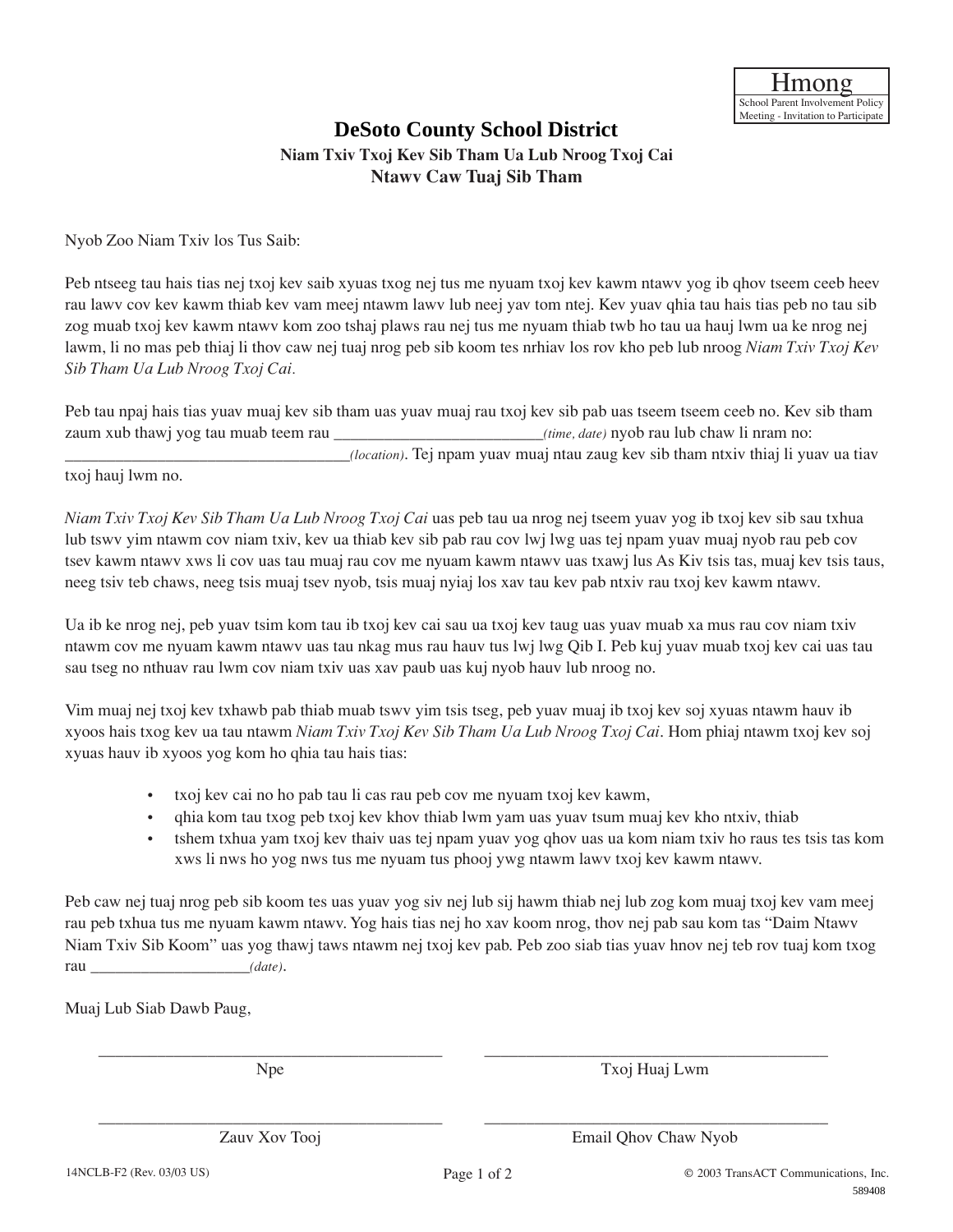## **Daim Ntawv Niam Txiv Sib Koom Tes Niam Txiv Txoj Kev Sib Tham Ua Tsev Kawm Ntawv Txoj Cai**

|                           |                                       |                                      | <b>DeSoto County School District</b>                                                                                                                                                                       |                                                |
|---------------------------|---------------------------------------|--------------------------------------|------------------------------------------------------------------------------------------------------------------------------------------------------------------------------------------------------------|------------------------------------------------|
|                           |                                       |                                      | Daim Ntawy Niam Txiv Sib Koom Tes                                                                                                                                                                          |                                                |
|                           |                                       |                                      | Niam Txiv Txoj Kev Sib Tham Ua Tsev Kawm Ntawv Txoj Cai                                                                                                                                                    |                                                |
|                           |                                       |                                      |                                                                                                                                                                                                            |                                                |
|                           |                                       |                                      |                                                                                                                                                                                                            |                                                |
|                           | Chaw Sib Ntsib:                       |                                      |                                                                                                                                                                                                            |                                                |
|                           |                                       |                                      | Tsev Kawm Ntawy ____muaj ____tsis muaj peev xwm yuav pab saib me nyuam rau txoj kev sib ntsib zaum no.                                                                                                     |                                                |
|                           |                                       |                                      | Tsev Kawm Ntawv ___muaj ___tsis muaj peev xwm yuav pab tsheb siv rau txoj kev sib ntsib zaum no.                                                                                                           |                                                |
|                           |                                       |                                      | Thov sau daim ntawy no kom meej thiab xa rov tuaj rau nej tus me nyuam tus kws Ntawy thaum                                                                                                                 |                                                |
|                           | hnub (date).                          |                                      |                                                                                                                                                                                                            |                                                |
|                           |                                       |                                      |                                                                                                                                                                                                            |                                                |
|                           |                                       |                                      | Niam Txiv/Tus Saib: Thov sau rau cov lus hauv gab no thiab ho xa daim ntawy no rov tuaj rau lub tsev kawm ntawv.                                                                                           |                                                |
|                           |                                       |                                      |                                                                                                                                                                                                            |                                                |
|                           |                                       |                                      |                                                                                                                                                                                                            |                                                |
|                           |                                       |                                      |                                                                                                                                                                                                            |                                                |
|                           |                                       |                                      | Kuv Txoj Kev Koom Tes Nyo Hauv Lub Nroog Cov Niam Txiv txoj cai kev Sib Ntsib:                                                                                                                             |                                                |
|                           | <b>Kuv</b> tuaj sib ntsib tau.        |                                      |                                                                                                                                                                                                            |                                                |
|                           |                                       |                                      | Kuv tuaj sib ntsib tau, tab sis kuv muaj teeb meem txog tsheb. Yog hais tias lub nroog ho pab nrhiav<br>tsheb (nyeem sab saud saib lub nroog puas muaj/tsis muaj tsheb), kuv xav thov kev pab ntawm tsheb. |                                                |
|                           |                                       |                                      | Kuv tuaj sib ntsib tau, tab sis kuv tseem zov me nyuam. Yog hais tias lub nroog ho pab nrhiav neeg<br>zov me nyuam rau kuv (nyeem sab saud saib lub nroog puas pab/tsis pab zov me nyuam), kuv xav         |                                                |
|                           |                                       | thov kev pab ntawm kev zov me nyuam. |                                                                                                                                                                                                            |                                                |
|                           | Kuv tuaj sib ntsib tsis tau.          |                                      |                                                                                                                                                                                                            |                                                |
|                           | Thov pab qhia cov xov xwm li nram no: |                                      |                                                                                                                                                                                                            |                                                |
|                           |                                       |                                      |                                                                                                                                                                                                            |                                                |
|                           |                                       |                                      |                                                                                                                                                                                                            |                                                |
|                           |                                       |                                      | Zauv ntawm cov me nyuam muaj hnub nyoog tsis txaus kawm ntawv:                                                                                                                                             |                                                |
|                           |                                       |                                      |                                                                                                                                                                                                            |                                                |
|                           | nyuam txoj kev kawm ntawv.            |                                      | Ua nej tsaug ntawm txog nej txoj kev xam txog thiab kev txhawb nqa kom muaj kev vam meej rau nej tus me                                                                                                    |                                                |
|                           |                                       |                                      |                                                                                                                                                                                                            |                                                |
|                           |                                       |                                      | <b>OFFICE USE ONLY</b>                                                                                                                                                                                     |                                                |
| Student ID#               | Date Distributed                      | Date Received                        |                                                                                                                                                                                                            |                                                |
|                           |                                       |                                      |                                                                                                                                                                                                            |                                                |
| 14NCLB-F2 (Rev. 03/03 US) |                                       |                                      | Page 2 of 2                                                                                                                                                                                                | © 2003 TransACT Communications, Inc.<br>589408 |

| <b>OFFICE USE ONLY</b>    |                  |               |                                      |        |  |  |
|---------------------------|------------------|---------------|--------------------------------------|--------|--|--|
|                           |                  |               |                                      |        |  |  |
| Student ID #              | Date Distributed | Date Received |                                      |        |  |  |
|                           |                  |               |                                      |        |  |  |
|                           |                  |               |                                      |        |  |  |
| 14NCLB-F2 (Rev. 03/03 US) |                  | Page 2 of 2   | © 2003 TransACT Communications, Inc. |        |  |  |
|                           |                  |               |                                      | 500100 |  |  |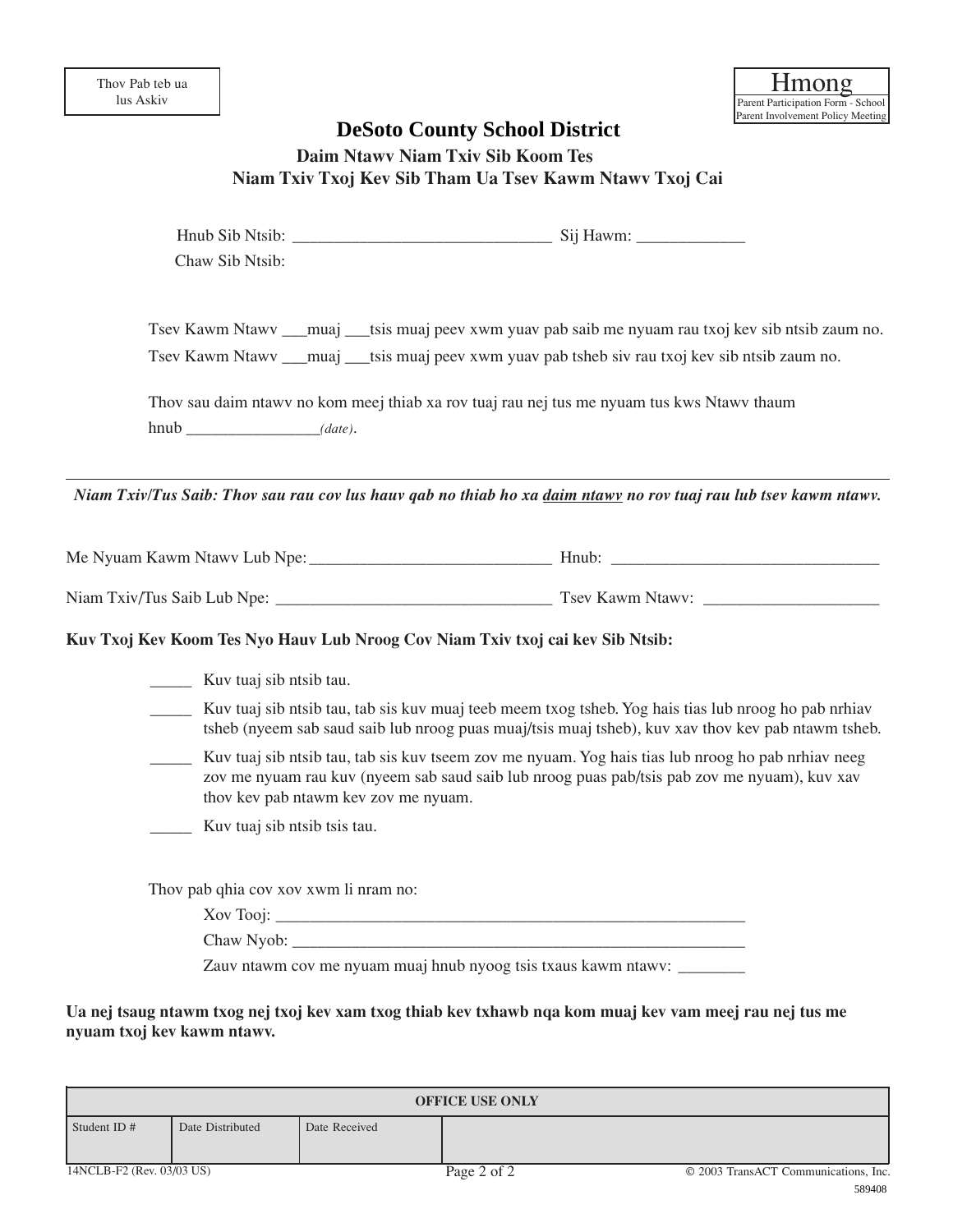### Установочное собрание школы о сотрудничестве с семьей Приглашение принять участие

Уважаемый родитель или опекун!

Мы считаем, что ваше участие в процесе обучения вашего ребенка является существенным вкладом в его (ее) успехи не только в ходе обучения школе, но и на будущее. Оставаясь преданными взятым на себя обязательствам создания максимально благоприятной среды обучения для вашего ребенка и сотрудничества с вами, родителями, для достижения этой цели, мы хотели бы пригласить вас помочь нам в разработке, или пересмотре принятой в районе программы о сотрудничестве семьи и школы. **DeSoto County School District<br>
correspondent means to comparameterise e centreй<br>
Information constructions of the means of the mean of the mean of the mean of the mean of the mean of the mean of the mean of the mean of t** 

Мы запланировали провести встречи, которые будут посвящены этому важному сотрудичеству. Первое собрание  $\Box$ 3апланировано на *(time, date)* B: *(location). (location).* Выработка плана сотрудничества семьи и школы может потребовать еще нескольких встреч с родителями.

План *сотрудничества семьи и школы*, над которым мы будем работать вместе с вами, включает в себя разные виды участия родителей в жизни школы, виды деятельности и программы, предлагаемые в нашей школе, например, для учащихся, не свободно владеющих английским языком, детей-инвалидов, мигрантов, бездомных, малообеспеченных, или нуждающихся в дополнительной помощи в учебе.

Вместе с вами мы разработаем основные направления нашей работы в письменном виде и раздадим их всем родителям учащихся, которым предложена программа Титула I. Мы также предложим этот написанный документ всем заинтересовавшимся родителям округа.

Опираясь на вашу постоянную поддержку и предложения, в конце года мы проведем оценку эффективности нашего *плана сотрудничества семьи и школы*. Оценка будет проводиться для того, чтобы определить:

- насколько установка на сотрудничество способствовала успехам в учебе,
- наши сильные стороны и области деятельности, нуждающиеся в улучшении,
- барьеры, которые могут мешать родителям принимать активное партнерское участие в процессе обучения их детей.

Мы приглашаем вас к сотрудничеству и надеемся, что вы не пожалеете своего времени и энергии для будущего успеха всех наших учащихся. Если вы решили откликнуться на наше приглашение к сотрудничеству, в качестве первого шага, пожалуйста, заполните форму участия родителей. Мы будем признательны, если вы вернете нам ˝ÚÛ ÙÓÏÛ ‰Ó \_\_\_\_\_\_\_\_\_\_\_\_\_\_\_\_\_\_\_*(date)*.

Искренне ваш,

 $\frac{1}{\sqrt{2\pi}}$   $\frac{1}{\sqrt{2\pi}}$   $\frac{1}{\sqrt{2\pi}}$   $\frac{1}{\sqrt{2\pi}}$   $\frac{1}{\sqrt{2\pi}}$   $\frac{1}{\sqrt{2\pi}}$   $\frac{1}{\sqrt{2\pi}}$   $\frac{1}{\sqrt{2\pi}}$   $\frac{1}{\sqrt{2\pi}}$   $\frac{1}{\sqrt{2\pi}}$   $\frac{1}{\sqrt{2\pi}}$   $\frac{1}{\sqrt{2\pi}}$   $\frac{1}{\sqrt{2\pi}}$   $\frac{1}{\sqrt{2\pi}}$   $\frac{1}{\sqrt{2\$ Имя и фамилия **и тематически** должность

\_\_\_\_\_\_\_\_\_\_\_\_\_\_\_\_\_\_\_\_\_\_\_\_\_\_\_\_\_\_\_\_\_\_\_\_\_\_\_\_\_ \_\_\_\_\_\_\_\_\_\_\_\_\_\_\_\_\_\_\_\_\_\_\_\_\_\_\_\_\_\_\_\_\_\_\_\_\_\_\_\_\_ çÓÏ ÚÂÎÂÙÓ̇ ĉÂÒ ˝ÎÂÍÚÓÌÌÓÈ ÔÓ˜Ú˚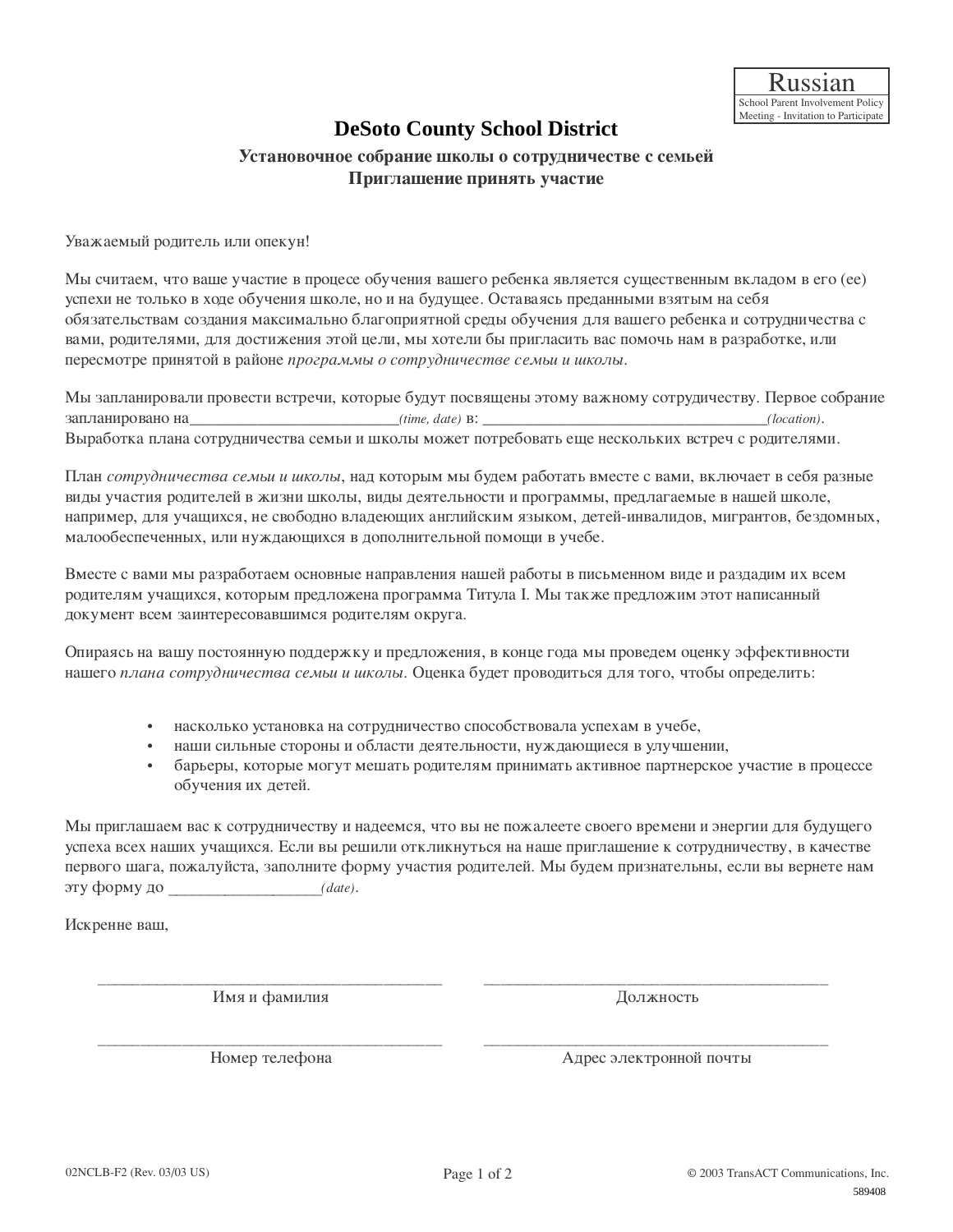|                           |                                                |                                                             | <b>DeSoto County School District</b> |                                                                                                                                                                                                                                                                                                                                                                                                                                                                                                                                   |                                                |
|---------------------------|------------------------------------------------|-------------------------------------------------------------|--------------------------------------|-----------------------------------------------------------------------------------------------------------------------------------------------------------------------------------------------------------------------------------------------------------------------------------------------------------------------------------------------------------------------------------------------------------------------------------------------------------------------------------------------------------------------------------|------------------------------------------------|
|                           |                                                |                                                             |                                      | Форма учета посещаемости родительского собрания<br>Установочное собрание школы о сотрудничестве с семьей                                                                                                                                                                                                                                                                                                                                                                                                                          |                                                |
|                           | Место:                                         |                                                             |                                      |                                                                                                                                                                                                                                                                                                                                                                                                                                                                                                                                   |                                                |
|                           |                                                |                                                             |                                      | Школа __ может __ не может обеспечить уход за детьми во время этого собрания.<br>Школа может не может обеспечить вас транспортом для участия в этом собрании.                                                                                                                                                                                                                                                                                                                                                                     |                                                |
|                           |                                                | (data).                                                     |                                      | Пожалуйста, заполните и верните эту форму учителю вашего ребенка не позднее                                                                                                                                                                                                                                                                                                                                                                                                                                                       |                                                |
|                           |                                                |                                                             | вашего ребенка.                      | Родители (или опекуны): Заполните, пожалуйста, раздел внизу и передайте всю форму учителю                                                                                                                                                                                                                                                                                                                                                                                                                                         |                                                |
|                           |                                                |                                                             |                                      |                                                                                                                                                                                                                                                                                                                                                                                                                                                                                                                                   |                                                |
|                           |                                                |                                                             |                                      |                                                                                                                                                                                                                                                                                                                                                                                                                                                                                                                                   |                                                |
| семьи и школы:            | Я могу придти на собрание.                     | мне добраться на собрание.<br>Я не могу придти на собрание. |                                      | Моя заинтересованность в участии в установочном родительском собрании школы о сотрудничестве<br>Я могу придти на собрание, но испытываю затруднения с транспортом. Если школа может<br>предоставить транспорт (см. выше, может ли школа предоставить транспорт), я прошу помочь<br>Я могу придти на собрание, но мне нужно смотреть за ребенком. Если школа может<br>обеспечить уход за детьми во время проведения собрания (см. выше, может ли школа<br>обеспечить уход за детьми во время собрания), я прошу помочь мне в этом. |                                                |
|                           | Пожалуйста, предоставьте следующую информацию: |                                                             | <b>OFFICE USE ONLY</b>               | Спасибо за вашу заинтересованность и преданность цели достижения вашим ребенком успехов в обучении!                                                                                                                                                                                                                                                                                                                                                                                                                               |                                                |
| Student ID#               | Date Distributed                               | Date Received                                               |                                      |                                                                                                                                                                                                                                                                                                                                                                                                                                                                                                                                   |                                                |
| 02NCLB-F2 (Rev. 03/03 US) |                                                |                                                             | Page 2 of 2                          |                                                                                                                                                                                                                                                                                                                                                                                                                                                                                                                                   | © 2003 TransACT Communications, Inc.<br>589408 |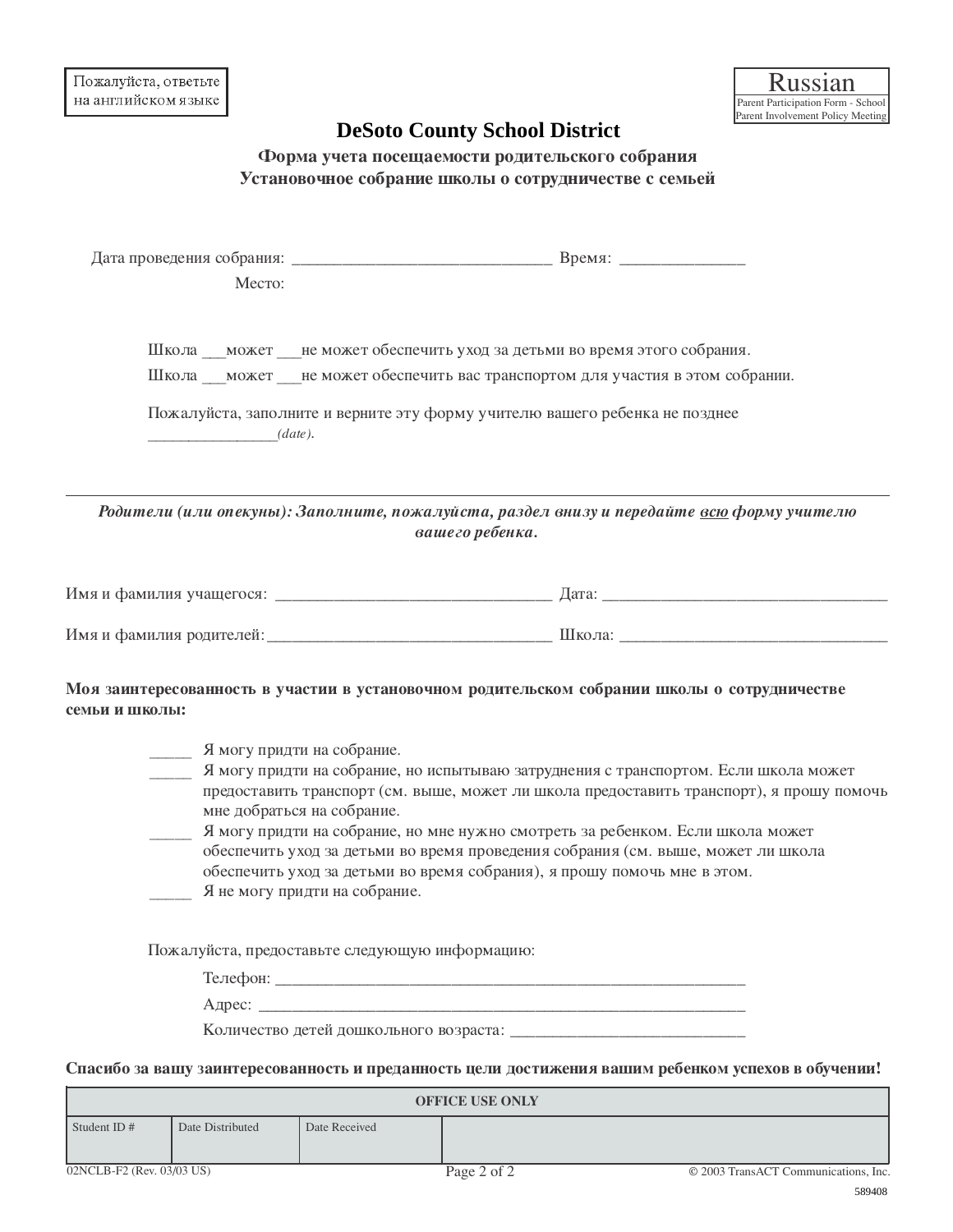### **DeSoto County School District**

### **Reunión de la escuela sobre la política de participación de los padres Invitación a participar**

Estimado padre/madre o apoderado:

Creemos que la participación de los padres en la educación de sus hijos es fundamental para el éxito académico y futuro de los estudiantes. A fin de cumplir con nuestro compromiso de entregarle la mejor experiencia educativa posible a su hijo/a y trabajar junto a usted para lograr esta meta, lo invitamos a ayudarnos a formular o revisar nuestra *Política de participación de los padres*.

Hemos planificado sostener reuniones dedicadas a esta importante colaboración. La primera reunión está programada para el \_\_\_\_\_\_\_\_\_\_\_\_\_\_\_\_\_\_\_\_\_\_\_\_\_(*time, date*) en el siguiente lugar: \_\_\_\_\_\_\_\_\_\_\_\_\_\_\_\_\_\_\_\_\_ (*location*). Puede que se realicen más reuniones para completar este proyecto.

La *Política de participación de los padres* que formularemos junto a usted también integrará todas las estrategias, actividades y servicios de participación de los padres de los programas que puedan ofrecerse en nuestras escuelas tales como aquéllos para estudiantes con aptitud limitada en inglés, discapacitados, migratorios, sin hogar, con desventajas económicas o que necesiten ayuda académica adicional.

Junto con usted, formularemos una guía de política escrita que se distribuirá a los padres de los estudiantes que participen en los programas del Título I. También tendrán acceso a esta política escrita todos los demás padres del distrito que estén interesados.

Con su permanente apoyo y opiniones, realizaremos una evaluación anual de la eficacia de nuestra *Política de participación de los padres.* El propósito de esta evaluación anual es determinar:

- cómo esta política contribuye al progreso académico de los estudiantes,
- nuestras fortalezas y las áreas en que debemos mejorar, y
- la eliminación de cualquier barrera que impida que los padres participen plenamente como socios en la educación de sus hijos.

Lo invitamos a unirse a nosotros y a invertir su tiempo y energías en el éxito futuro de todos nuestros estudiantes. Si está interesado en participar, por favor llene el "Formulario de participación de los padres" como el primer paso de su compromiso. Apreciaríamos saber de usted antes del \_\_\_\_\_\_\_\_\_\_\_\_\_\_\_\_\_\_\_(*date)*.

\_\_\_\_\_\_\_\_\_\_\_\_\_\_\_\_\_\_\_\_\_\_\_\_\_\_\_\_\_\_\_\_\_\_\_\_\_\_\_\_\_ \_\_\_\_\_\_\_\_\_\_\_\_\_\_\_\_\_\_\_\_\_\_\_\_\_\_\_\_\_\_\_\_\_\_\_\_\_\_\_\_\_

Atentamente,

\_\_\_\_\_\_\_\_\_\_\_\_\_\_\_\_\_\_\_\_\_\_\_\_\_\_\_\_\_\_\_\_\_\_\_\_\_\_\_\_\_ \_\_\_\_\_\_\_\_\_\_\_\_\_\_\_\_\_\_\_\_\_\_\_\_\_\_\_\_\_\_\_\_\_\_\_\_\_\_\_\_\_ Nombre Título

Número telefónico Dirección de correo electrónico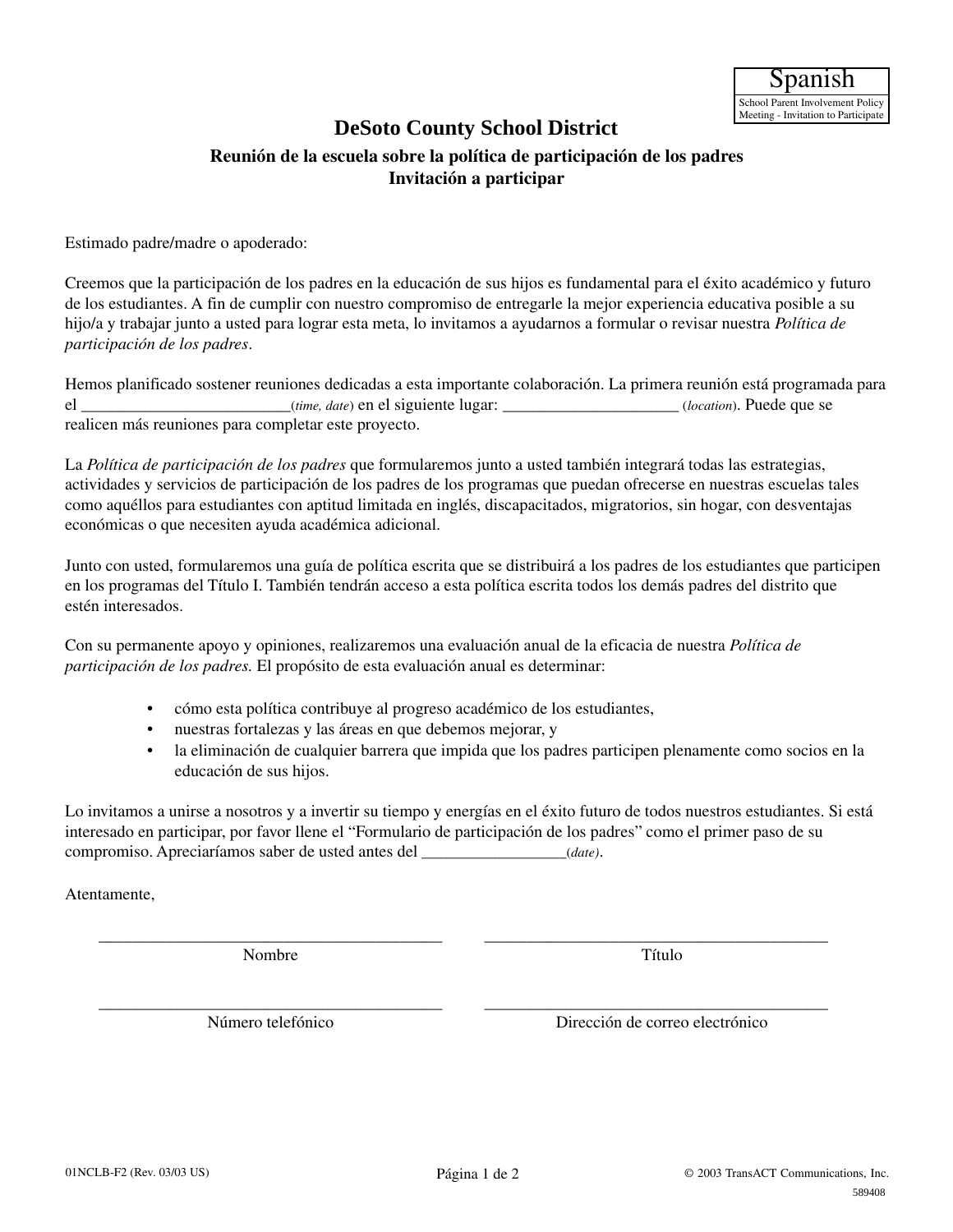# **Formulario de participación de los padres Reunión de la escuela sobre la política de participación de los padres**

|                                                                                                                    |                                                 | <b>DeSoto County School District</b>                                                                                                                                                                          |                                               |
|--------------------------------------------------------------------------------------------------------------------|-------------------------------------------------|---------------------------------------------------------------------------------------------------------------------------------------------------------------------------------------------------------------|-----------------------------------------------|
|                                                                                                                    |                                                 | Formulario de participación de los padres<br>Reunión de la escuela sobre la política de participación de los padres                                                                                           |                                               |
| Lugar de la reunión:                                                                                               |                                                 |                                                                                                                                                                                                               |                                               |
|                                                                                                                    |                                                 | La escuela ___ puede ____ no puede proporcionar cuidado infantil para esta reunión.<br>La escuela __puede ___ no puede proporcionar transporte para esta reunión.                                             |                                               |
|                                                                                                                    |                                                 | Por favor devuelva el formulario rellenado al maestro de su hijo/a antes de este fecha                                                                                                                        | (data).                                       |
| Padre/madre/apoderado: Por favor llene la siguiente sección y devuelva todo el formulario al maestro de su hijo/a. |                                                 |                                                                                                                                                                                                               |                                               |
|                                                                                                                    |                                                 |                                                                                                                                                                                                               |                                               |
|                                                                                                                    |                                                 |                                                                                                                                                                                                               |                                               |
| Mi interés por participar en la reunión de la escuela sobre la política de participación de los padres es:         |                                                 |                                                                                                                                                                                                               |                                               |
| Puedo asistir a la reunión.                                                                                        |                                                 |                                                                                                                                                                                                               |                                               |
|                                                                                                                    |                                                 | Puedo asistir a la reunión, pero tengo problemas de transporte. Si la escuela puede proporcionar<br>transporte (vea arriba si la escuela puede o no proporcionar transporte), solicito ayuda de transporte.   |                                               |
| cuidado infantil.                                                                                                  |                                                 | Puedo asistir a la reunión, pero debo cuidar a uno o más menores. Si la escuela puede proporcionar<br>cuidado infantil (vea arriba si la escuela puede o no proporcionar cuidado infantil), solicito ayuda de |                                               |
|                                                                                                                    | No puedo asistir a la reunión.                  |                                                                                                                                                                                                               |                                               |
|                                                                                                                    | Por favor proporcione la siguiente información: |                                                                                                                                                                                                               |                                               |
|                                                                                                                    |                                                 |                                                                                                                                                                                                               |                                               |
|                                                                                                                    |                                                 |                                                                                                                                                                                                               |                                               |
|                                                                                                                    |                                                 |                                                                                                                                                                                                               |                                               |
| Gracias por su interés y compromiso por asegurar el éxito académico de su hijo/a.                                  |                                                 |                                                                                                                                                                                                               |                                               |
|                                                                                                                    |                                                 | <b>OFFICE USE ONLY</b>                                                                                                                                                                                        |                                               |
| Date Distributed<br>Student ID#                                                                                    | Date Received                                   |                                                                                                                                                                                                               |                                               |
| 01NCLB-F2 (Rev. 03/03 US)                                                                                          |                                                 | Página 2 de 2                                                                                                                                                                                                 | © 2003 TransACT Communications, Inc<br>589408 |

| <b>OFFICE USE ONLY</b>    |                  |               |               |                                      |  |
|---------------------------|------------------|---------------|---------------|--------------------------------------|--|
| Student ID $#$            | Date Distributed | Date Received |               |                                      |  |
| 01NCLB-F2 (Rev. 03/03 US) |                  |               | Página 2 de 2 | © 2003 TransACT Communications, Inc. |  |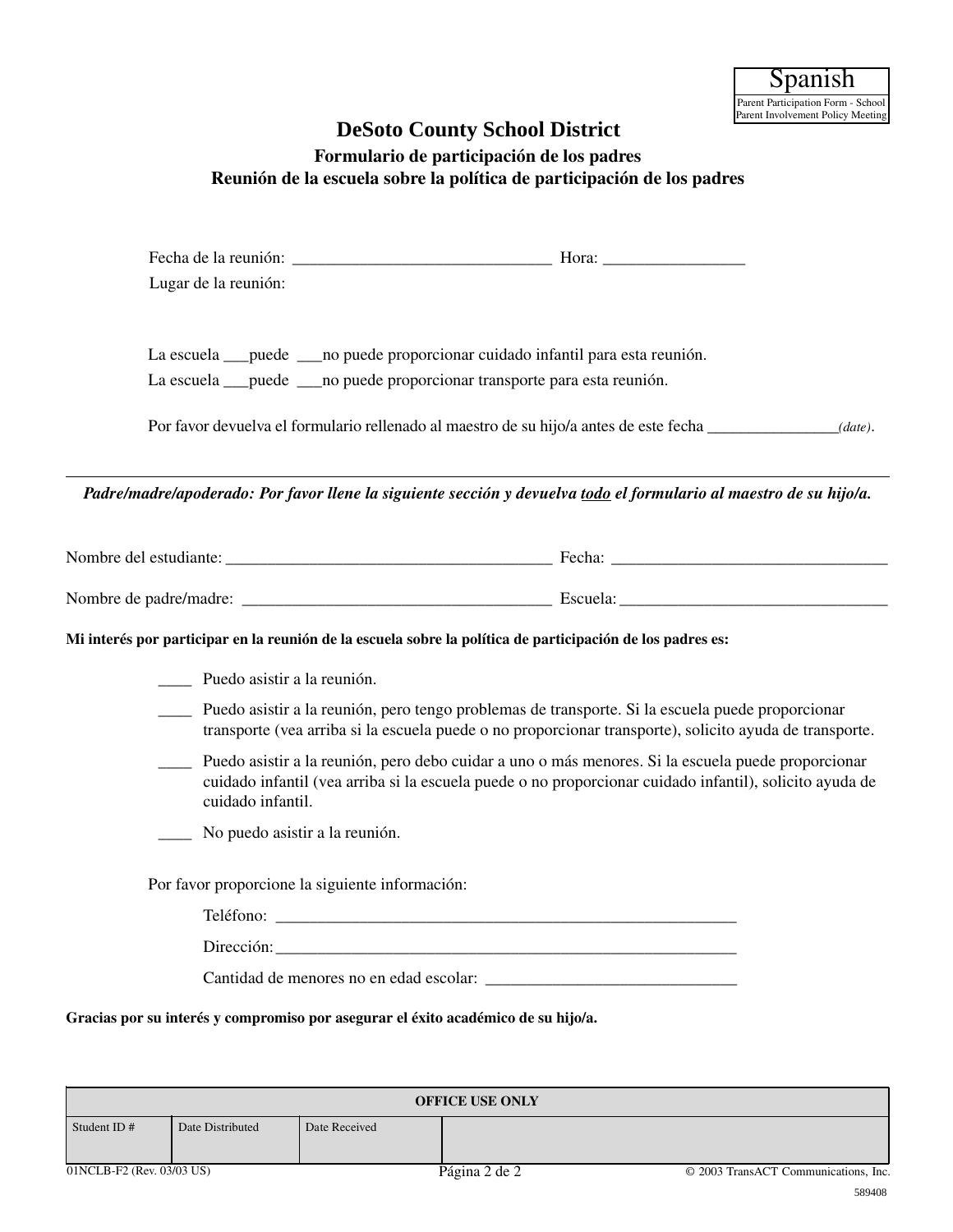# **Bu°i H†p vŠ Chính Sách C¶ng Tác cûa Phø Huynh v§i Khu H†c Chánh ThÜ M©i Tham Gia**

Kính Gởi Quý Phu Huynh hoặc Giám Hộ:

Chúng tôi tin rằng sự công tác của quý vi trong giáo dục cho con em quý vi là điều tối quan trong cho học vấn và sự thành công trong tưởng lai của các em. Để nói lên sự quyết tâm của chúng tôi trong việc mang đến một nền giáo dục tốt nhất có thể được cho con em quý vi và cùng làm việc trong sự nỗ lực đó, chúng tôi muốn mởi quý vi giúp chúng tôi soan thảo hoặc sửa đổi lại *Chính Sách về Sư Công Tác của Phu Huynh trong khu học chánh của chúng ta*. **DeSoto County School District**<br>
In Salen Cong Take case Pan Huynh vất Khu Học Chánh<br>
In Salen Công Take case Pan Huynh vất Khu Học Chánh<br>
Iii,<br>
Iii,<br>
Iii,<br>
Iii,<br>
The road giáo dục cho con ern quý vị là diều tiối quan trọ

Chúng tôi dự định tổ chức các buổi họp để đem đến sự cộng tác quan trọng này. Buổi họp đầu tiên được sắp xếp vào *(time, date)* tai điểm sau đây:  $(location)$ . Có thể sẽ có thêm nhiều buổi họp để chúng ta hoàn tất công việc này.

Chính *Sách về Sư Công Tác của Phu Huynh* mà chúng tôi soạn thảo với quý vi sẽ phối hợp tất cả các phương pháp cộng tác, sinh hoạt và dịch vụ của phụ huynh về các chưởng trình mà nhà trường của chúng ta hiện có như chưởng trình dành cho các học sinh kém tiếng Anh, bì tật nguyền, nay đây mai đó, vô gia cư, bì khó khăn về mặt kinh tế hoặc đang cần sự trợ giúp thêm về học vấn.

Cùng vối quý vị, chúng tôi sẽ soạn thảo tập huống dẫn về chính sách và sẽ được phát cho các phụ huynh có con em hoc trong chưởng trình Title I. Đồng thời chúng tôi cũng sẽ cung cấp tập chính sách này cho những phu huynh quan tâm khác trong khu học chánh.

Vối sự tiếp tục hỗ trợ và góp ý của quý vị, hằng năm chúng tôi sẽ thực hiện cuộc thẩm định sự hiệu quả về *Chính Sách về Sự Công Tác của Phu Huynh*. Mục đích của cuộc thẩm đinh hằng năm là để xác đinh:

- xem Chính Sách này đã góp phần thế nào trong việc tiến triển về học vấn của con em chúng ta,
- về những ưu điểm của chúng ta và những lãnh vực cần cải tiến, và
- giải quyết những trở ngại làm ngăn trở các phụ huynh không thể tham gia trọn vẹn trong tư cách là môt người công tác vào sự giáo dục cho con em họ.

Mồi quý vị cùng tham gia với chúng tôi bằng cách dành thời giờ và nghị lực vào sự thành công trong tưởng lai của tất cả các học sinh chúng ta. Nếu quý vị muốn tham gia, xin điền vào "Đỏn Tham Gia của Phụ Huynh" để mở đầu cho sự quyết tâm của quý vị. Xin quý vị vui lòng hồi báo lại cho chúng tôi trước \_\_\_\_\_\_\_\_\_\_\_\_\_\_\_\_\_\_\_\_(date).

Kính thủ.

\_\_\_\_\_\_\_\_\_\_\_\_\_\_\_\_\_\_\_\_\_\_\_\_\_\_\_\_\_\_\_\_\_\_\_\_\_\_\_\_\_ \_\_\_\_\_\_\_\_\_\_\_\_\_\_\_\_\_\_\_\_\_\_\_\_\_\_\_\_\_\_\_\_\_\_\_\_\_\_\_\_\_

Tên Chức Vu

\_\_\_\_\_\_\_\_\_\_\_\_\_\_\_\_\_\_\_\_\_\_\_\_\_\_\_\_\_\_\_\_\_\_\_\_\_\_\_\_\_ \_\_\_\_\_\_\_\_\_\_\_\_\_\_\_\_\_\_\_\_\_\_\_\_\_\_\_\_\_\_\_\_\_\_\_\_\_\_\_\_\_ Số Điên Thoại **Dia Chỉ Email**